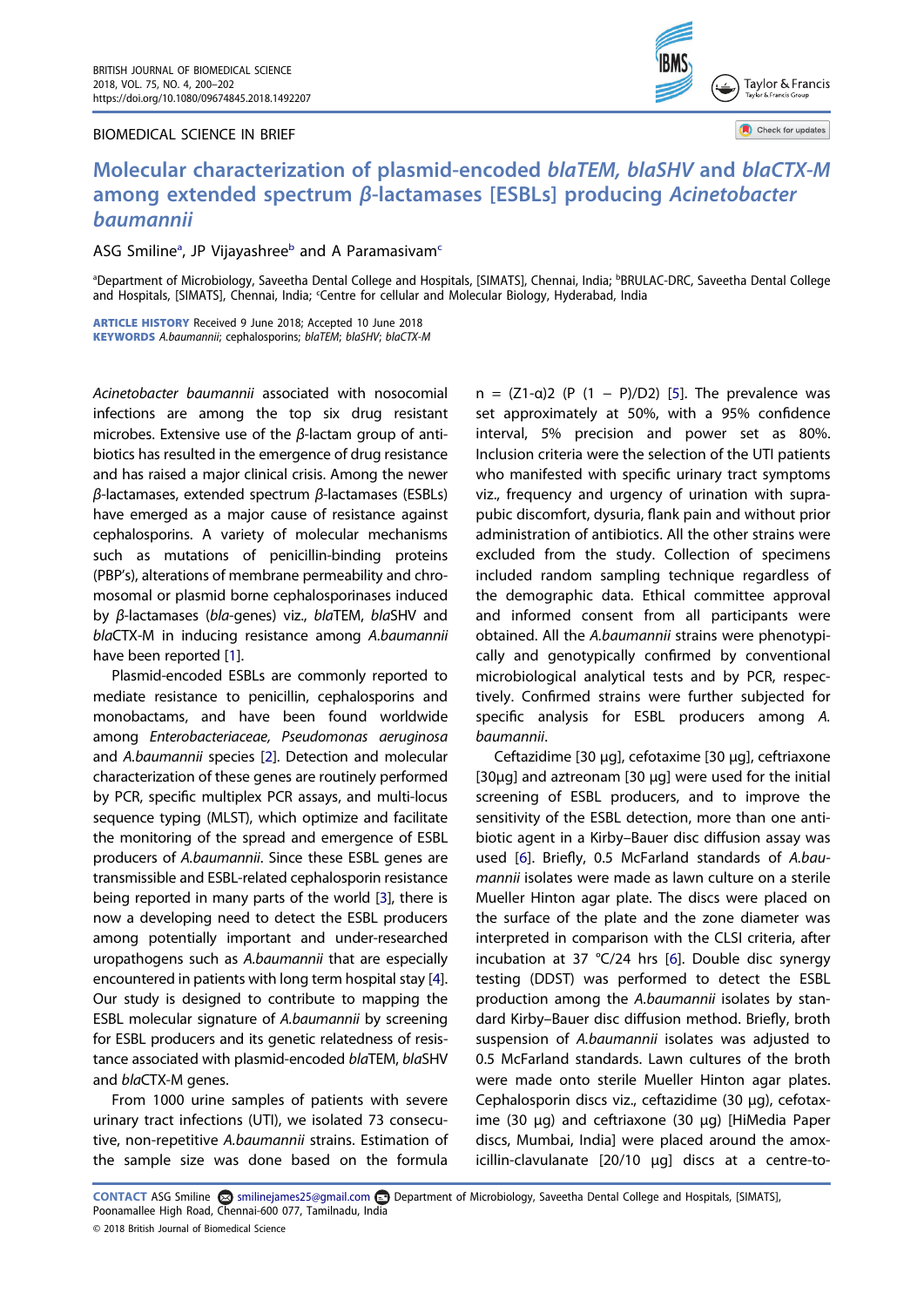centre distance of 15 mm from the central disc. An isolate was considered to be an ESBL producer if there was any enhancement of the zone diameter between any of the four cephalosporins against the amoxicillin – clavulanate disc and if there is no enhancement, the strain was considered as ESBL non-producer. ESBL 25922 was used as the negative control and inhouse strain of ESBL producing A. baumannii was used as the positive control.

ESBL production by A.baumannii isolates was done retrospectively on the ESBL producers as confirmed by DDST test by the disc potentiation test [\[6](#page-2-5)]. Four antibiotic discs were used for the phenotypic confirmatory test viz., cefotaxime (30 µg), cefotaxime/clavulanic acid (30 µg/10 µg), ceftazidime (30 µg) and ceftazidime/clavulanic acid (30 µg/10 µg). ESBL production by A.baumannii isolates was interpreted by observing a ˃5 mm increase in zone diameter for either antibiotic tested in combination with clavulanic acid versus its zone diameter when tested alone [[6\]](#page-2-5).

Fresh cultures were made onto Mac Conkey agar at 37 °C for 24 h prior extraction of plasmid DNA. Extraction of plasmid DNA from A.baumannii was done using Qiagen extraction kit in accordance with the manufacturer's instructions. The extracted plasmid DNA was stored at −20 °C until further use. Forward and reverse primers [Eurofins Genomic India Pvt Ltd, Bangalore, India] for blaTEM were 5ʹ-ATGATGATTCAACATTTCCG-3ʹ and 5ʹ-CCAATGCTTAATCAGTGAGG-3ʹ, blaSHV were 5ʹ-TTATCTCCCTGTTAGCCACC-3ʹ and 5ʹ-GATTTGCTGATTTC GCTCGG-3ʹ and for blaCTX-M were 5ʹ- CGCTTTGCGA TGTGCAG-3ʹ and 5ʹ- ACCGCGATATCGTTGGT −3ʹ, respectively. The selected genes were amplified at appropriate temperatures and sequenced bidirectionally using BigDye terminator cycle sequencing kit and 3730XL Genetic Analyzer. Sequences from forward and reverse primers were aligned using BioEdit Sequence Alignment Editor v7.2.5 which were subjected to BLAST (Basic Local Alignment Search Tool) for nucleotide similarity search.

Preliminary screening of the ESBL producers among the 73 A.baumannii isolates found all were resistant to more than one of the antibiotics. DDST found 38.3%  $(n = 28)$  and the combination disc method (CDM) found 42.5% ( $n = 31$ ) of the isolates to be ESBL producers. Molecular characterization of blaTEM, blaSHV and blaCTX-M showed PCR positivity of 57.5% ( $n = 42$ ) for blaTEM followed by 6.8% ( $n = 5$ ) for blaSHV, but none of the strains showed the presence of blaCTX-M. Three (4.1%) isolates showed the presence of both blaTEM and blaSHV. DDST positive isolates showed 30.1%  $(n = 22)$  and 1.4%  $(n = 1)$  of blaTEM and blaSHV, respectively, with the CDM confirmed strains showing 32.9%  $(n = 24)$  and 2.7%  $(n = 2)$  of the isolates positive for blaTEM and blaSHV, respectively [\(Table 1\)](#page-1-0). The amplicons subjected to sequence and BLAST analysis returned results confirming the sequence similarity of blaTEM and blaSHV genes in various strains of A.baumannii [\(Figure 1 \(a,b\)](#page-1-1)).

<span id="page-1-3"></span><span id="page-1-2"></span>ESBL encoded by mobile genes in A.baumannii among hospitalized patients questions the use of cephalosporins and initiates the use of carbapenems, ultimately resulting in a higher incidence of multidrug resistance [[7](#page-2-6)–[14](#page-2-7)]. The present investigation has recorded 100% resistance to cefotaxime and ceftazidime with 92% resistance to ceftriaxone. Various studies show differences in the incidences of ESBL production among A.baumannii, with incidences varying from 28–84% [\[10](#page-2-8)]. The present investigation has detected slightly more ESBL producers by CDM when compared to DDST. Larger numbers of ESBL producers were detected using ceftazidime in comparison with cefotaxime. Nearly a fifth of ESBL producers were not detected by cefotaxime when compared to less than 10% of the non-detectable ESBL producers by

<span id="page-1-0"></span>Table 1. Preliminary screening and phenotypic confirmation of ESBL producers among 73 A.baumannii isolates.

| Phenotypic confirmatory tests                                                                                                            |                 |                                                                                                                                                                        |                 |
|------------------------------------------------------------------------------------------------------------------------------------------|-----------------|------------------------------------------------------------------------------------------------------------------------------------------------------------------------|-----------------|
| <b>DDST</b>                                                                                                                              |                 | <b>CDM</b>                                                                                                                                                             |                 |
| Antibiotics                                                                                                                              | Positive<br>(%) | Antibiotics                                                                                                                                                            | Positive<br>(%) |
| Ceftazidime<br>$(30 \mu g)$<br>Cefotaxime<br>$(30 \mu q)$<br>Ceftriaxone<br>$(30 \mu q)$<br>around<br>Augmentin<br>$(20 \mu q/10 \mu q)$ | 38.3            | Cefotaxime $(30 \mu q)$ &<br>Cefotaxime/clavulanic acid<br>$(30 \mu q/10 \mu q)$<br>Ceftazidime $(30 \mu g)$ &<br>Ceftazidime/clavulanic acid<br>$(30 \mu q/10 \mu q)$ | 42.5            |

DDST – Double disc synergy test, CDM – Combination disc method.

<span id="page-1-1"></span>

|                                                                                                                                                                                                                                       | $\begin{smallmatrix} 0 & 0 & 0 & 0 \\ 0 & 0 & 0 & 0 & 0 \\ 0 & 0 & 0 & 0 & 0 \\ 0 & 0 & 0 & 0 & 0 \\ 0 & 0 & 0 & 0 & 0 \\ 0 & 0 & 0 & 0 & 0 \\ 0 & 0 & 0 & 0 & 0 \\ 0 & 0 & 0 & 0 & 0 \\ 0 & 0 & 0 & 0 & 0 \\ 0 & 0 & 0 & 0 & 0 \\ 0 & 0 & 0 & 0 & 0 \\ 0 & 0 & 0 & 0 & 0 \\ 0 & 0 & 0 & 0 & 0 \\ 0 & 0 & 0 & 0 & 0 \\ 0 & 0 & $<br>man man waxa man man katalog asl a malaman katalog mana man katalog asl a |
|---------------------------------------------------------------------------------------------------------------------------------------------------------------------------------------------------------------------------------------|---------------------------------------------------------------------------------------------------------------------------------------------------------------------------------------------------------------------------------------------------------------------------------------------------------------------------------------------------------------------------------------------------------------|
|                                                                                                                                                                                                                                       | ManMMnhmalmanananananan/Mmmmalnananahamaanahanahanananananahanaha                                                                                                                                                                                                                                                                                                                                             |
| <u>Much Manning Much Much Manning Much Manning Much Much Much Manning Much Manning Much Much Much Manning Manning</u><br>Lice Core 178 and Core a sure Core so and Canal Canal Core across Core are core continent of Caracter of The | monthemand proposed in the month of the contract of the contract of the contract of the contract of the contract of                                                                                                                                                                                                                                                                                           |
| www.mynaminaminamynamynaminamynamynamamamamynamynamyn                                                                                                                                                                                 | Whatman und what what was more than the mond was hour than the was demonsion                                                                                                                                                                                                                                                                                                                                  |
| งกล่างให้เป็นให้เป็นแห่งในที่เป็นให้เป็นให้เป็นให้เป็นให้เป็นให้เป็นให้เป็นให้เป็นให้เป็นให้เป็นให้เป็นให้เป็น                                                                                                                        |                                                                                                                                                                                                                                                                                                                                                                                                               |
| www.martin-hymnehymnesiaech-marthalmacker.htm                                                                                                                                                                                         |                                                                                                                                                                                                                                                                                                                                                                                                               |

Figure 1. (a) The partial sequence chromatogram of bla<sub>TEM</sub> gene (b) bla<sub>SHV</sub> amplified using plasmid DNA as the template isolated from A.baumannii.